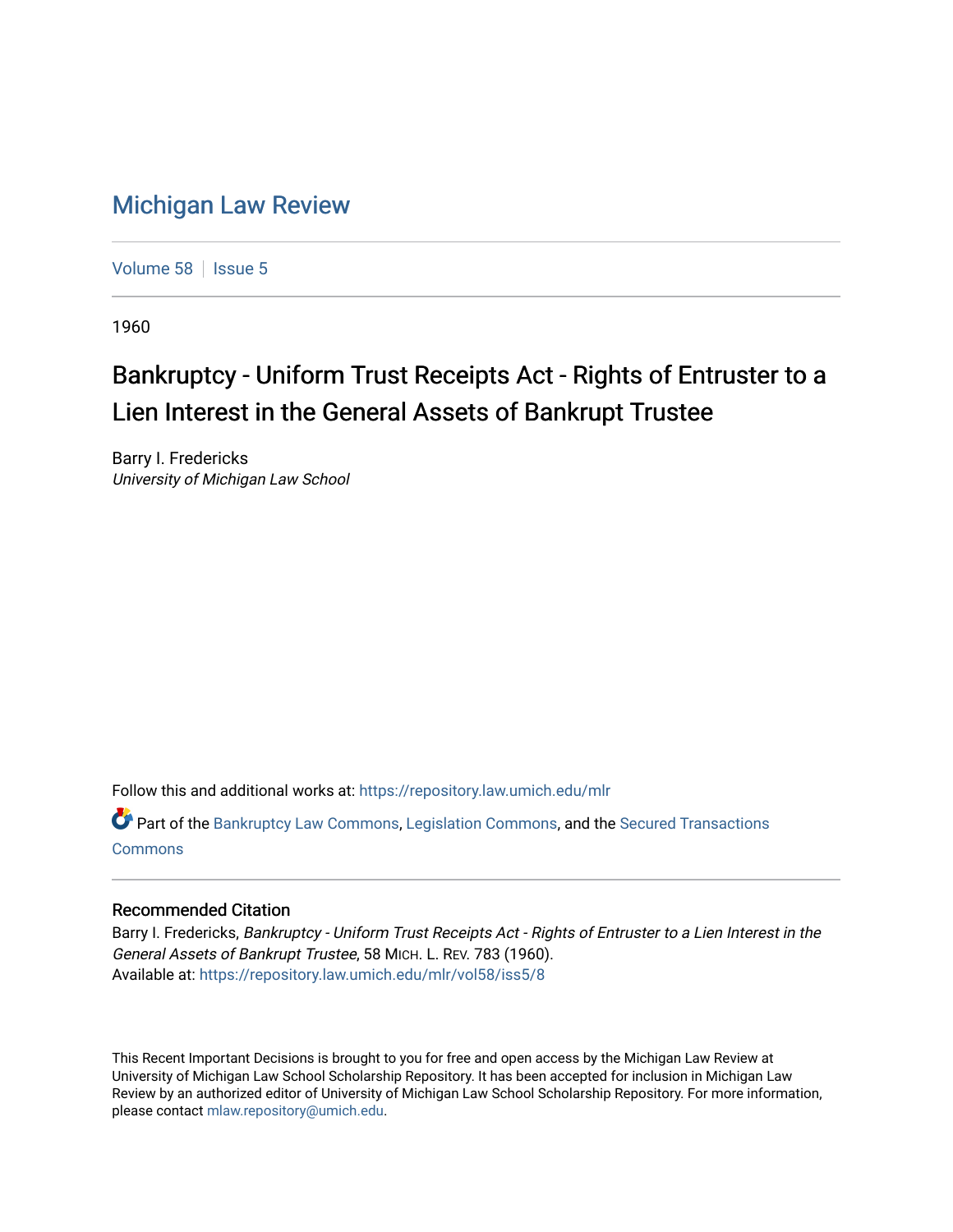BANKRUPTCY-UNIFORM TRUST RECEIPTS ACT-RIGHTS OF ENTRUSTER TO A LIEN INTEREST IN THE GENERAL ASSETS OF BANKRUPT TRUSTEE-Plaintiff. a credit corporation, used a trust receipt arrangement to finance a car dealer, who thereafter sold a number of the entrusted cars (out of trust sales) without remitting the proceeds to plaintiff. In order to restore some of these proceeds, which had been dissipated in the course of running his business, the car dealer gave plaintiff a trust receipt on ten unencumbered trucks in its possession, in release of part of plaintiff's security interest under the first trust receipts. Plaintiff later sold these ten trucks. Subsequently, in the course of bankruptcy proceedings filed against the car dealer, plaintiff sought to assert a prior lien on the bankrupt's general assets to recover the value of the dissipated proceeds from the original out of trust sales, minus the value it sought to retain from the sale of the ten trucks. On appeal from an order denying plaintiff's claim, *held,*  affirmed. A trust receipt gives no *lien* interest in the proceeds of out of trust sales under section 175 of the Illinois Trust Receipts Act.<sup>1</sup> The act creates merely a *priority* interest in an entruster as to proceeds, which is denied preferential status under the Bankruptcy Act.2 Furthermore, because the second trust receipt covering the ten trucks was given for the release of such a priority interest, it constituted a transfer of property for an antecedent debt within the prohibition of section 60a of the Bankruptcy Act.3 *In the Matter of Crosstown Motors, Inc.,* (7th Cir. 1959) 272 F. (2d) 224-.

One of the fundamental purposes of the trust receipt, under the widely adopted Uniform Trust Receipts Act,<sup>4</sup> is to provide lenders of certain types of short term credit with a predominant security interest<sup>5</sup> that will afford protection against most other types of creditors in cases of

2 52 Stat. 840 (1938), as amended by 66 Stat. 426 (1952), 11 U.S.C. (1958) §104 (Chandler Act); Strom v. Piekes, (2d Cir. 1941) 123 F. (2d) 1003. See note, 66 YALE L. J. 567 (1957). See, generally, Hanna, "Preferences as Affected by Section 60c and 67b of Bankruptcy Law," 25 WASH. L. REv. l (1950).

3 30 Stat. 544, c. VI, §60 (1898), as amended, 11 U.S.C. (1958) §96. See note 17 infra. <sup>4</sup>UTRA, 9C U.L.A. 220. This act has now been adopted in 35 states, according to 9C UL.A. (1957; Supp. 1959) at 59.

5 See Commercial Credit Corp. v. Horan, 325 Ill. App. 625, 60 N.E. (2d) 763 (1945); Donn v. Auto Dealers Investment Co., 385 Ill. 211, 52 N.E. (2d) 695 (1944); Commercial Discount Co. v. Los Angeles County, 16 Cal. (2d) 158, 105 P. (2d) 115 (1940); General Finance Corp. v. Krause Motor Sales, 302 Ill. App. 210, 23 N.E. (2d) 781 (1939). See Bogert, "Effect of Uniform Trust Receipts Act," 3 UNIV. CHI. L. REV. 26 (1935).

<sup>1&</sup>quot;... the entruster shall be entitled, to the extent to which and as against all classes of persons as to whom his security interest was valid at the time of disposition by the trustee, as follows . . • (b) to any proceed or value of any proceeds (whether such proceeds are identifiable or not) of the goods, documents or instruments, if said proceeds were received by the trustee within ten days prior to ... the filing of a petition in bankwere received by the trustee within ten days prior to . . . the filing of a petition in bank-<br>ruptcy. . . .'' Ill. Rev. Stat. (1957) c. 121½, §175; UTRA, §10, 9C U.L.A. 220. The<br>Illinois Trust Receipts Act is an incorporat changes, none of which have any bearing on the principal case, of the Uniform Trust Receipts Act; Ill. Rev. Stat. (1957) c. 121½, §§166-187; 9C U.L.A. 220.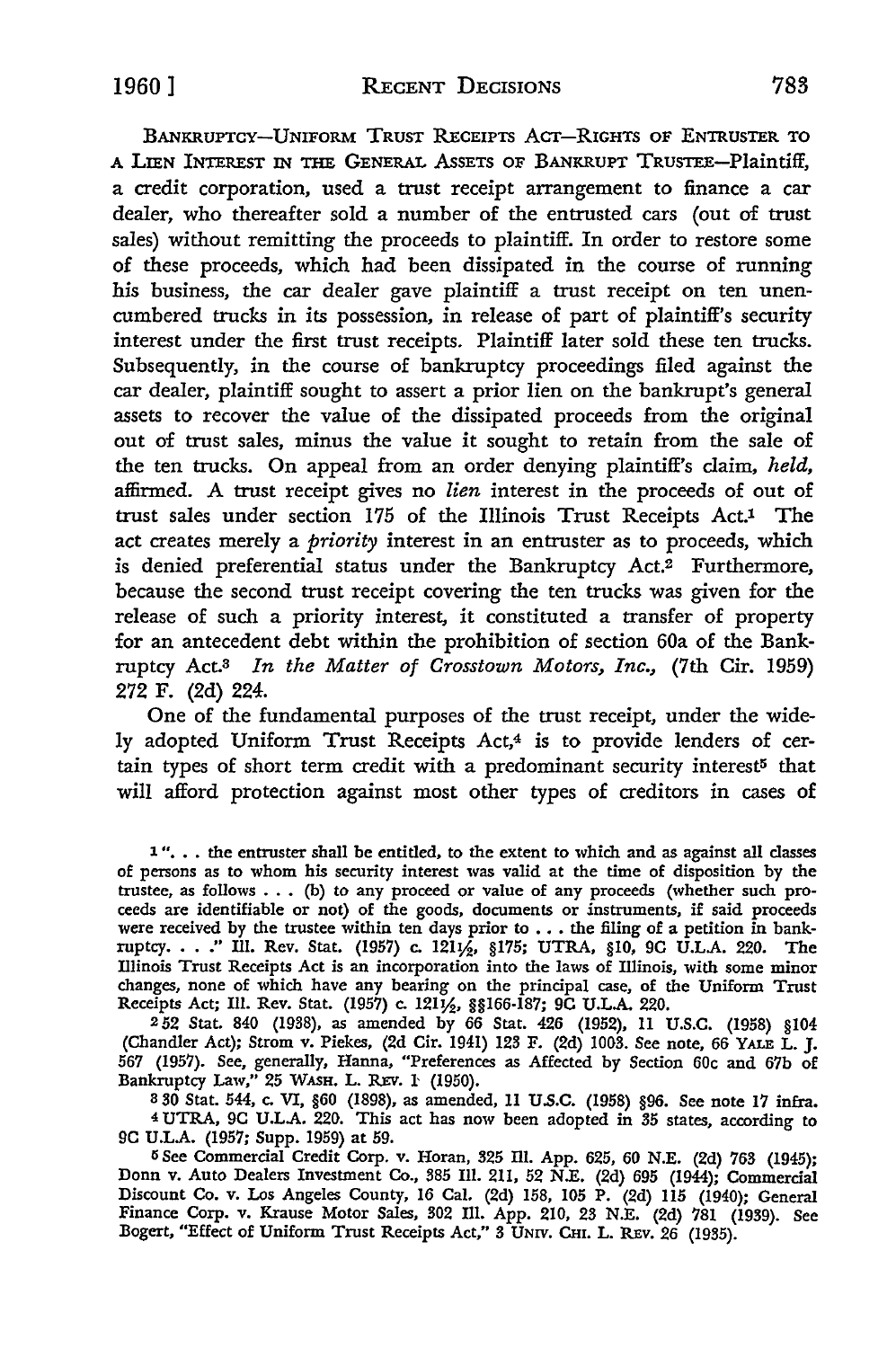the debtor's insolvency.6 Unfortunately, because of the varying language used in the act, it is not explicit whether the denominated "security interest" was to be in the nature of a lien or merely to provide a priority interest.7 Since the passage of the Chandler Amendment to the Bankruptcy Act in 1938, state-created priorities, but not state-created liens, are refused preference in bankruptcy proceedings.<sup>8</sup> Consequently, the determination of the exact nature of the trust receipt security interest under state interpretations has become an issue of crucial importance to the entruster. Prior Illinois decisions have consistently held that the trust receipt, under the Illinois Trust Receipts Act, creates in the entruster a *lien* interest in the entrusted goods.9 The Illinois courts have not yet faced the problem of deciding whether this type of lien extends to the proceeds of out-of-trust sales; but from the basic nature of the trust receipt transaction, which anticipates a sale of the entrusted goods, it would seem reasonable that the lien interest afforded the entruster should extend at least as far as the identifiable proceeds from the outof-trust sales.<sup>10</sup> If this hurdle can successfully be cleared there is no

<sup>6</sup>The only type of lien which can be perfected against the interest of the entruster is a special statutory lien. Ill. Rev. Stat. (1957) §176; UTRA, §11, 9C U.L.A. 220 at 263. "Special liens arising out of contractual acts of the trustee with reference to the processing, warehousing, shipping or otherwise dealing with specific goods in the usual course of the trustee's business preparatory to their sale shall attach against the interest of the entruster in said goods as well as against the interest of the trustee ... *:•* See, generally, comment, 49 MICH. L. R.Ev. 243 at 248 (1950), where, in discussing the effect of such a lien on the entruster's interest in a bankruptcy proceeding as affected by §60a of the Bankruptcy Act, the author states: "The primary rule is that a transfer shall be deemed to have been made at the time when it became so far perfected that no one subsequently acquiring a lien on the property transferred would thereby acquire rights therein superior to those of the transferee. This is the test to be applied to all property other than realty. A further limitation is found in the stipulation that the lien which is to be used as the test of perfection is such as is obtainable 'by legal or equitable proceedings on a simple contract. . . . <sup>*\**</sup> This provision excludes the possibility of a challenge on the basis of hypothetical statutory liens granted special priority by the applicable state law. These statutory liens are expressly excluded in the definitions of a lien contained in the section."

*1* A lien is a right independent of bankruptcy and is a charge against assets which must be met before distribution to unsecured creditors. A priority is a creature of the Bankruptcy Act and is an unsecured claim over other claims in the distribution of the bankrupt's remaining assets. 3 COLLIER, BANKRUPTCY, Moore ed., 1f64.02, pp. 2054-2055 (1941).

<sup>8</sup>See note 2 supra. The statute was intended only to affect those rights which were acquired under an equitable or common law lien, as opposed to statutory lien. See note 6 supra. See also 4 COLLIER, BANKRUPTCY, Moore ed., 1f1f67.12, 67.20 et seq. See, generally, Hanna, "Preferences as Affected by Section 60c and 70b of Bankruptcy Law," 25 WASH. L. REV. 1 (1950).

<sup>9</sup>"Under the terms of the Act where the trustee (borrower) has in his possession goods which are the subject matter of the trust receipt transaction and retains same in his possession, the security interest or lien of the entruster (lender) attaches to such goods when the trust receipt is executed. . . ." Commercial Credit Corp. v. Horan, note 5 supra, at 628; Donn v. Auto Dealers Investment Co., note 5 supra; General Finance Corp. v. Krause Motor Sales, note 5 supra.

10 See, e.g., A.L.I., Uniform Commercial Code, §9-306, p. 652 at 654 where it is stated: "Whether a debtor's sale of collateral was authorized or unauthorized, prior law [referring to §10 of the UTRA] generally gave the secured party a claim to the proceeds." See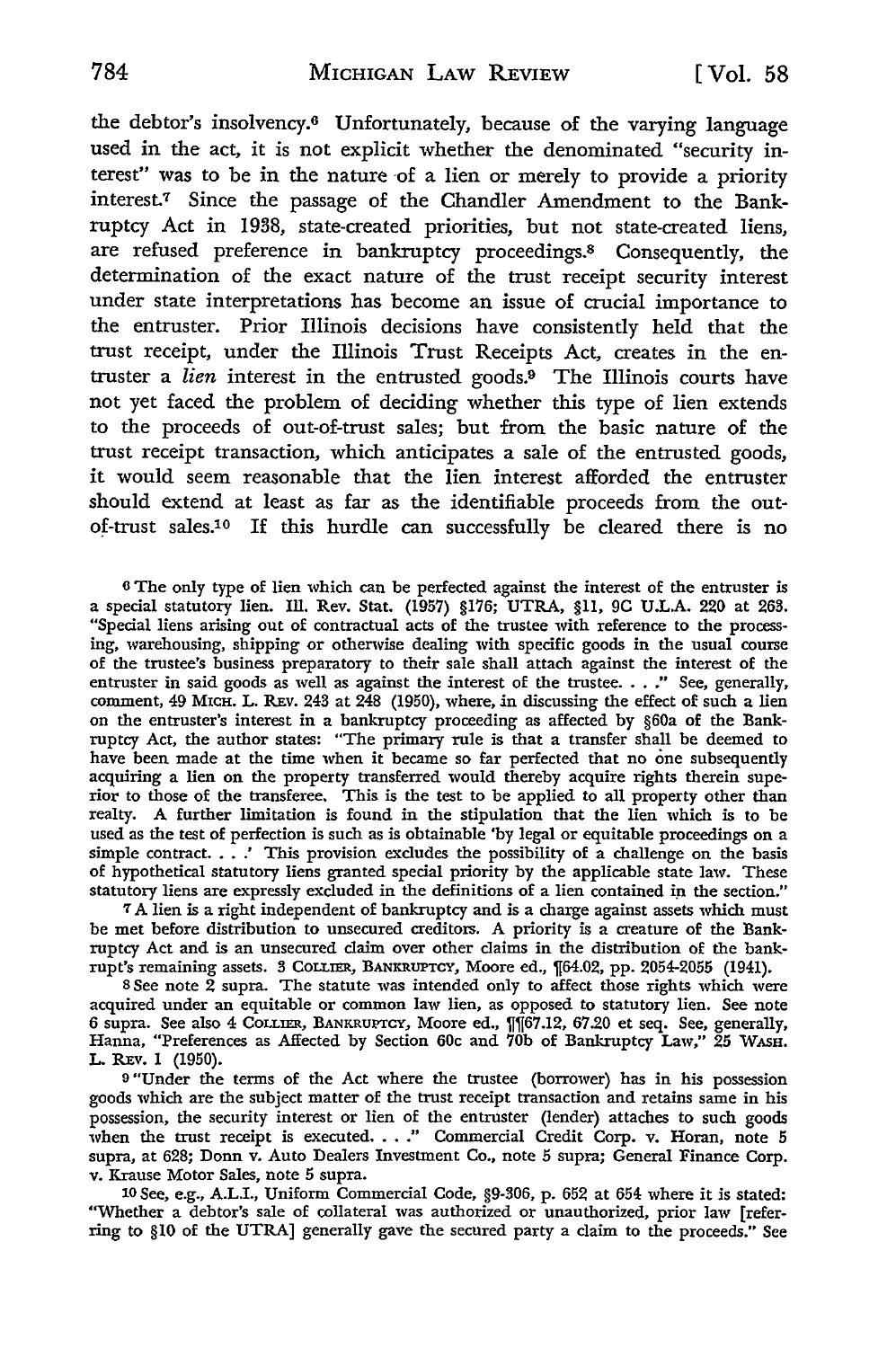1960] **RECENT DECISIONS** 785

interpretative problem in extending the entruster's interest beyond identifiable proceeds to the debtor's general assets.11 Section 175 expressly states that the entruster's interest is valid as "... to any proceed or value of any proceeds (whether such proceeds are identifiable or not) of the goods. . . ."12 But the court in the principal case, without express reference to any Illinois decisions, found (1) because §175 of the act contains the word "priority" rather than "lien" and, (2) since the act was enacted before state-created priorities were cut off in bankruptcy proceedings, that the drafters of the act actually intended to give the entruster a priority interest rather than a lien interest.<sup>13</sup> The second of these points, however, in fact presents a sound basis for explaining away the use of the word priority when a lien interest was intended.14 And this conclusion is further buttressed by the expressed intent of the drafters of the Uniform Trust Receipts Act<sup>15</sup> and by Illinois decisions<sup>16</sup> which indicate the trend of the state law. Since the drafters intended that the entruster should receive a lien interest the court has failed to interpret the statute with reasonable insight into the purpose underlying its enactment.

Finally, the result that the second trust receipt, covering the ten trucks, constitutes a voidable preference under the Bankruptcy Act, section 60a is plausible only upon acceptance of the court's determination that a trust receipt transaction affords a mere priority interest to the entruster.17

also authorities cited in note 11 infra, where a majority of cases facing the problem have allowed a lien interest to attach to the proceeds.

11 This problem has been considered in other jurisdictions, which have held that a lien interest created under a trust receipt transaction extends to the general assets of the trustee. Commercial Union Bank of Nashville v. Alexander, (Tenn. App. 1958) 312 **S.W.**  (2d) 611; In re Harpeth Motors, (D.C. Tenn. 1955) 135 F. Supp. 863; Universal Credit Corp. v. Citizen State Bank, 224 Ind. I, 64 N.E. (2d) 28 (1945). See Bogert; "Effect of Uniform Trust Receipts Act," 3 UNIV. CHI. L. R.Ev. 26 (1935); Hendl, "Trust Receipt Financing," 26 CHI•KENT L. REv. 197 (1948).

12 See note I supra.

13 See principal case at 226.

14 That is to say if the court recognizes that the drafters intended to give the entruster the equivalent of a lien interest, despite the use of the word priority, then the court should have given weight to such intent.

15 "In the event of the trustee's insolvency, it [referring to the UTRA] simplifies the proof in administration proceedings by allowing a preference for any proceeds of released security which have been received by the trustee within ten days, so far as the trustee was under a duty to account for such proceeds." HANDBOOK, NAT. CONF. OF COMMRS. ON UNIFORM STATE LAw 251 (1933); 9C U.L.A. 225 (1957).

16 See note 9 supra.

17 The court, principal case at 227, accepts Commercial's contention that the second trust receipt was given in release of the prior trust receipt. In view of the court's con• struction of the interests created by the first trust receipt it rightly concludes that the transaction is a voidable preference under §60a of the Bankrupcty Act, note 3 supra. However, accepting the contention that the trust receipt creates a valid lien interest in the debtor's general assets, §60a does not apply. To constitute a voidable preference the bank must dispose of property so as to diminish the estate against which his creditors can claim; a transfer of proceeds to which the bankrupt is not entitled does not have such